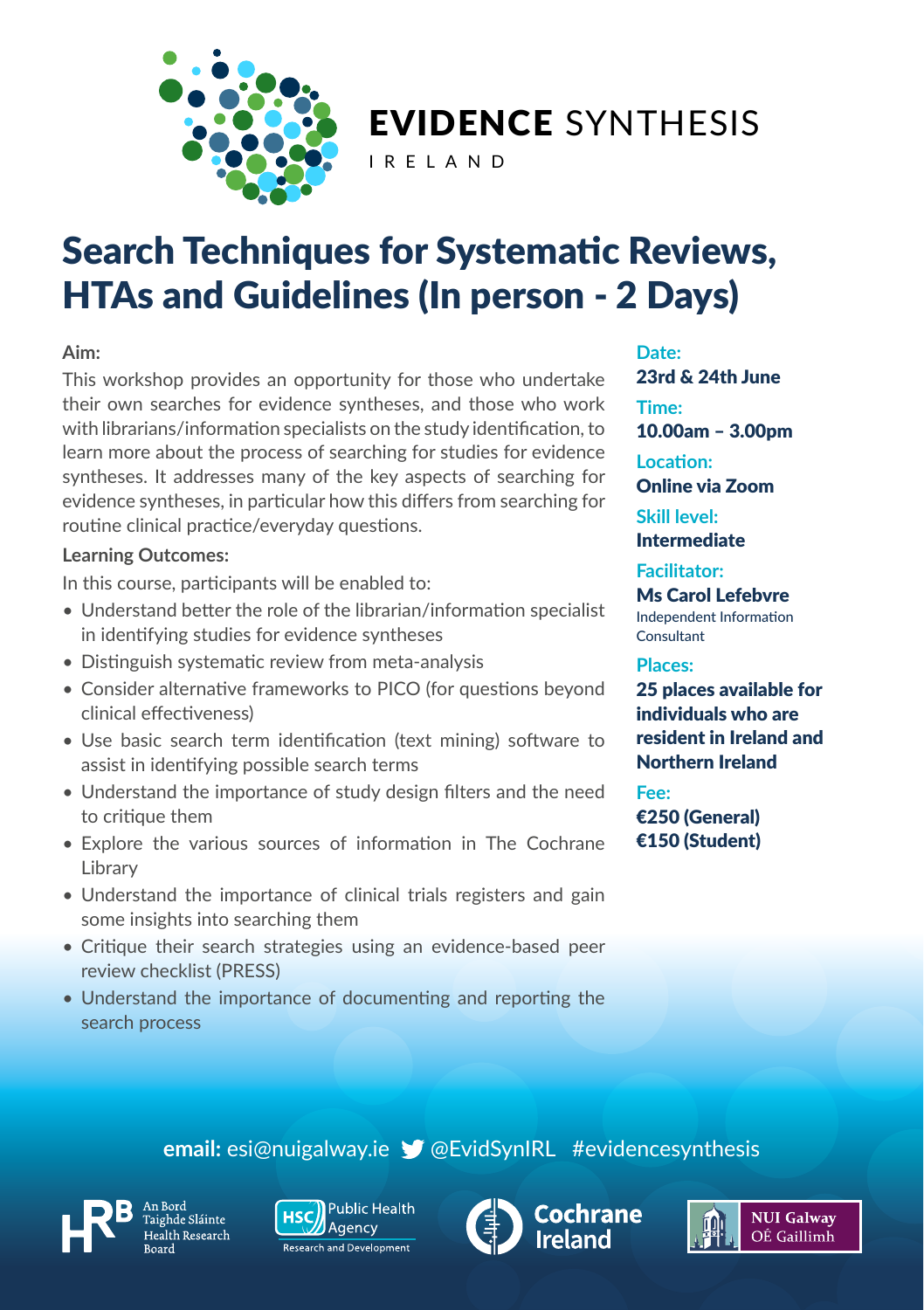

EVIDENCE SYNTHESIS

IRELAND

# Search Techniques for Systematic Reviews, HTAs and Guidelines (In person - 2 Days)

#### **Target Audience:**

Healthcare professionals, academics, researchers, decision-makers, librarians, information specialists, and Evidence Synthesis Ireland fellows and teaching faculty who would like to learn more about the process of searching for studies for systematic reviews and other evidence syntheses.

#### **Teaching strategies:**

The workshop will consist of a mixture of short presentations, small group and plenary discussions, together with practical exercises.

#### **Prerequisites:**

- A basic knowledge of searching databases such as MEDLINE/ PubMed;
- An interest in improving their own search skills and/or understanding better how to work more effectively with their librarian/information specialist to identify studies for evidence syntheses.

**email:** esi@nuigalway.ie @EvidSynIRL #evidencesynthesis



le Sláinte